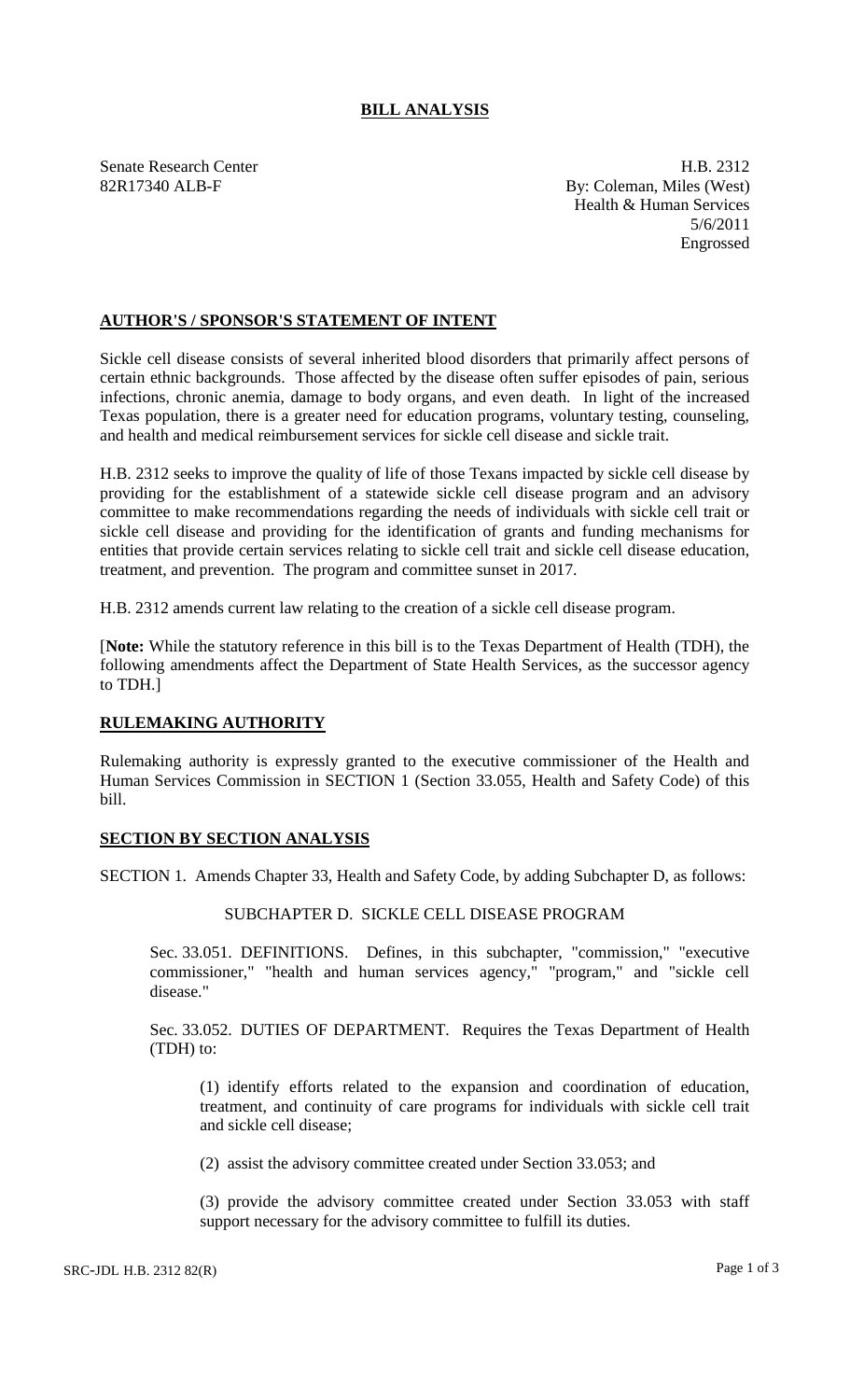Sec. 33.053. ADVISORY COMMITTEE. (a) Requires the governor to appoint an advisory committee composed of 11 members, including a program administrator. Requires that the members be located in geographically diverse areas of the state and be interested in and knowledgeable about sickle cell trait and sickle cell disease. Requires the governor, in making appointments to the advisory committee, to consider appointing members who are:

(1) representatives of a community agency;

(2) state or local officials responsible for public health, social services, or rehabilitation;

(3) representatives from educational institutions, including schools and universities;

(4) physicians and other health care providers; and

(5) persons with, or relatives of persons with, sickle cell trait or sickle cell disease.

(b) Provides that members of the advisory committee serve staggered three-year terms, with the terms of three or four members expiring each year.

(c) Requires the advisory committee to meet at least twice a year.

(d) Requires the advisory committee to conduct a needs assessment and advise TDH and the program administrator regarding the needs of individuals with sickle cell trait and sickle cell disease and make recommendations, including recommendations regarding legislative action, TDH rules, and program administration.

(e) Requires the program administrator to report periodically to the executive commissioner of the Health and Human Services Commission (executive commissioner; HHSC) and annually to the governor regarding the advisory committee's activities and findings.

(f) Provides that a member of the advisory committee is not entitled to compensation but is entitled to reimbursement for travel or other expenses incurred while conducting the business of the advisory committee as provided by the General Appropriations Act.

(g) Provides that Chapter 2110 (State Agency Advisory Committees), Government Code, does not apply to the advisory committee.

Sec. 33.054. GRANTS. (a) Requires the program administrator to investigate and identify grants and other funding mechanisms for entities that:

(1) provide education regarding sickle cell trait and sickle cell disease;

(2) improve the detection of sickle cell trait and sickle cell disease and the treatment of sickle cell disease;

(3) coordinate delivery of services for people with sickle cell disease;

(4) provide access to information regarding genetic testing and counseling;

(5) bundle technical services related to the prevention and treatment of sickle cell disease; and